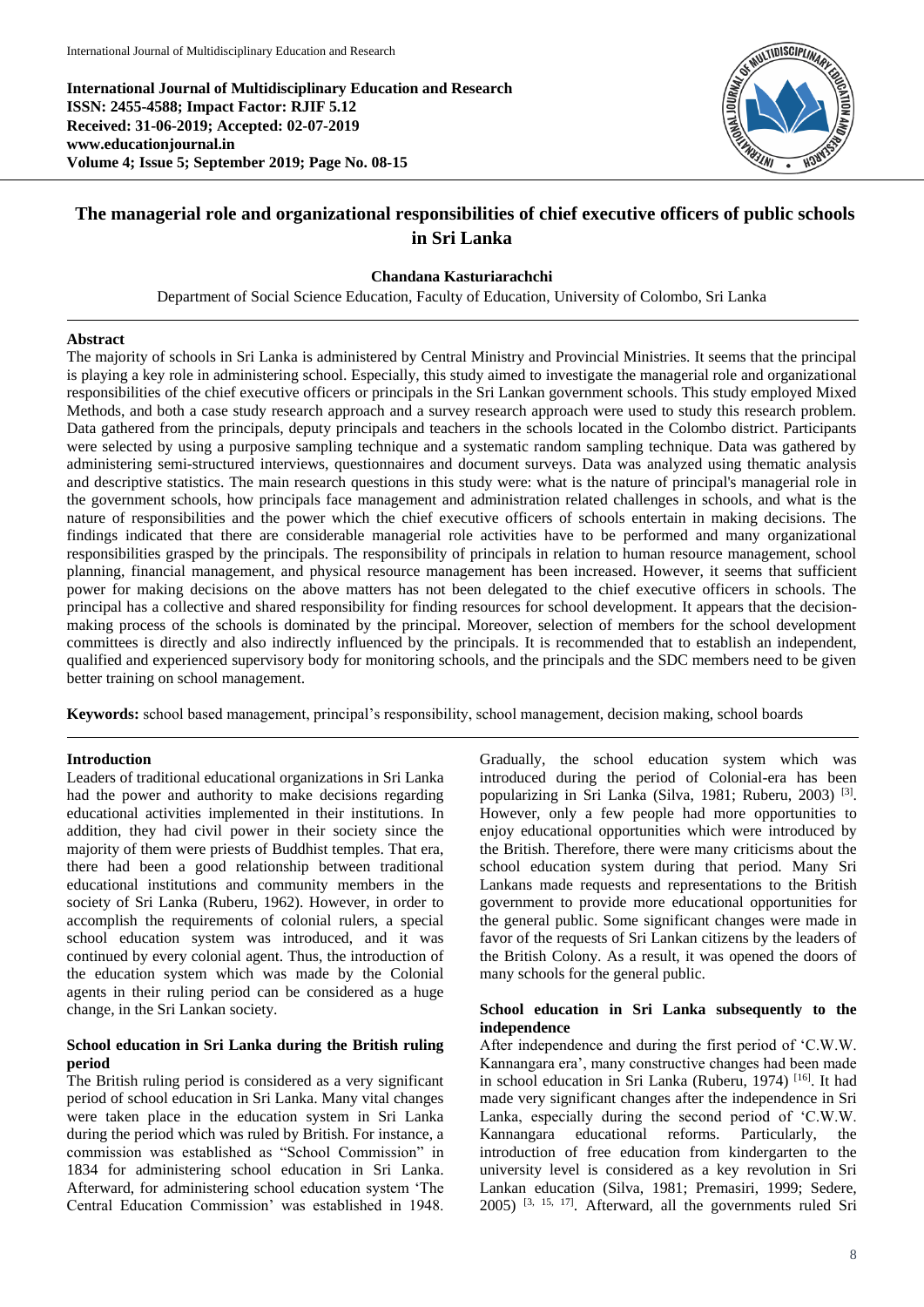Lanka has been maintaining the free education system till now. Subsequently, central school system was also introduced during the Kannangara period. The majority of private schools which were very active were taken over by the government in 1961. With a view to enhancing the quality of education, the 'Cluster School System' was instituted in 1978 by the Ministry of Education Sri Lanka (MoESL).

### **School education in Sri Lanka - School Based Management after 2006**

After 2006 schools have been given autonomy and authority to make decisions to address their local needs and to generate resources from their school community, from parents, past pupils' associations, and local philanthropists, to supplement the funds received from the government to develop schools. Schools are expected to use those funds particularly to improve student learning, school plant, physical resources, and staff development, etc. The Sri Lankan version of School Based Management (SBM) has been implementing in the Sri Lankan government schools since 2006 as titles as the Programme for School Improvement (PSI) (MoESL, 2005, 2008, 2013, 2014,  $2018$ )  $^{[13, 14]}$ . With the implementation of the PSI several governing boards were introduced. For instance, School Development Committee (SDC), School Management Committee (SMC), etc. and the principal is the chief executive officer, chairperson of those committees.

**School development committee & principal role in school**

The main duty of SDC is to take steps for preparation of school development plans and educational development programmes, SMC assists SDC to make school development decisions, and also SMC is the implementation body of school development plans prepared by SDC. Therefore, it is expected to have a close relationship and cooperation between SDC and SMC (MoESL, 2014, p. 05) [14]. Primarily, the SDC has a responsibility in preparing: strategic plan for the school, preparation of school development plans and project plans. Each school is given more autonomy in making decisions on school affairs. School managers are encouraged to implement participatory management style in managing their schools. In the process of implementation of the PSI, the functions of school planning have been given considerable official recognition. As a planning technique, the 'strategic planning' is encouraged by the MoESL. However, according to the anecdotal evidence and as well as the experiences of the researcher, the majority of government schools have failed to prepare strategic plans (Kasturiarachchi, 2012, 2019)<sup>[6,7]</sup>. However, preparation of strategic plans for school is one of the main responsibilities of the SDC members of school. Therefore, as the chief executive officer of school, the principal has a big responsibility in performing the above tasks, however with the support of its members (MoESL, 2013, p. 04)  $^{[13]}$ . According to the MoESL instruction manual issued in 2013: the SDC must be comprised of the principal as ex officio member, representatives of teachers, representatives of parents of the students, representatives of past pupils and one of the officers from education authority. The principal will be the chairperson of the SDC (MoESL, 2013, p. 04)<sup>[13]</sup>.

The main duties and responsibilities of the SDC members have been identified and indicated in the instruction manuals issued by the MoESL in 2013, 2014 and 2018. Accordingly, the key duties and responsibilities of the SDC members are categorized into various sub sections. School planning is considered as a very significant key function of the SDC. Middle term and annual action plans should be prepared by SDC in order to achieve the expected targets of school with the principal's leadership. The SMC will also be invited for preparing school plans. Every school is supposed to take necessary steps in order to obtain grants for implementing the approved plans, and the SDC is expected to make a priority list for implementing school activities. All the plans should be prepared according to the priority list prepared by the SDC, and they should be prepared on 'outcome-based approach'.

The SDC has a responsibility in preparing the 'annual school performance report' for school, and the progress of annual programmes of school will be included in this report. This annual school performance report must be available for stakeholders of the school. In the process of planning, the SDC is supposed to identify available resources and development needs of students in schools, and the potentials for gathering resources. If there is a shortage of resources to achieve the expected targets, school must take necessary actions to obtain those resources from outsiders (MoESL, 2013, pp. 06, 07)<sup>[13]</sup>.

Each SDC is supposed to prepare effective mechanisms to: utilize donations, quality inputs and other resources for school development; encourage students in participating extra and co-curricular activities; provide support to develop library facilities and other educational facilities; take steps to obtain support and contribution of resource persons for curricular, co-curricular and extracurricular development of school. Moreover, the SDC members are anticipated to prepare programmes for staff appraisal for continuous improvement of the quality of staff; take steps to provide career guidance to school leavers, those who are entering to the work of world; contribute maximum for creating a joyful and peaceful learning environment in improving inborn talents and competencies of students (MoESL, 2013, p. 07) [13]. Therefore, as the chief executive officers and the chairperson of the SDC, principal has a huge responsibility and also a big role in performing the above and following tasks.

Preparation of School Based Teacher Development (SBTD) programmes is one of the main responsibilities of the SDC. Thus, SDC is supposed to: identify developmental skills and training needs of teachers through teacher performance evaluation processes; organize SBTD programmes for the professional development of teachers; make arrangements for teacher training and education; implement construction and renovation programmes for strengthening the physical environment; take steps to develop school plant through community support. Moreover, the SDC is expected to be dedicated to managing capital assets of the school effectively (MoESL, 2013, p. 08)  $^{[13]}$ . SDC is supposed to: the preparation of a much practical school-community development plan, and to create a sense of ownership of the school within the community; implement community development programmes in school community; implement programmes to create child friendly environment at homes of students; direct teaching staff to carry out action researches to address the development needs of school; form subcommittees for fulfilling the development of school.

The main responsibility of SMC is to implement the plans,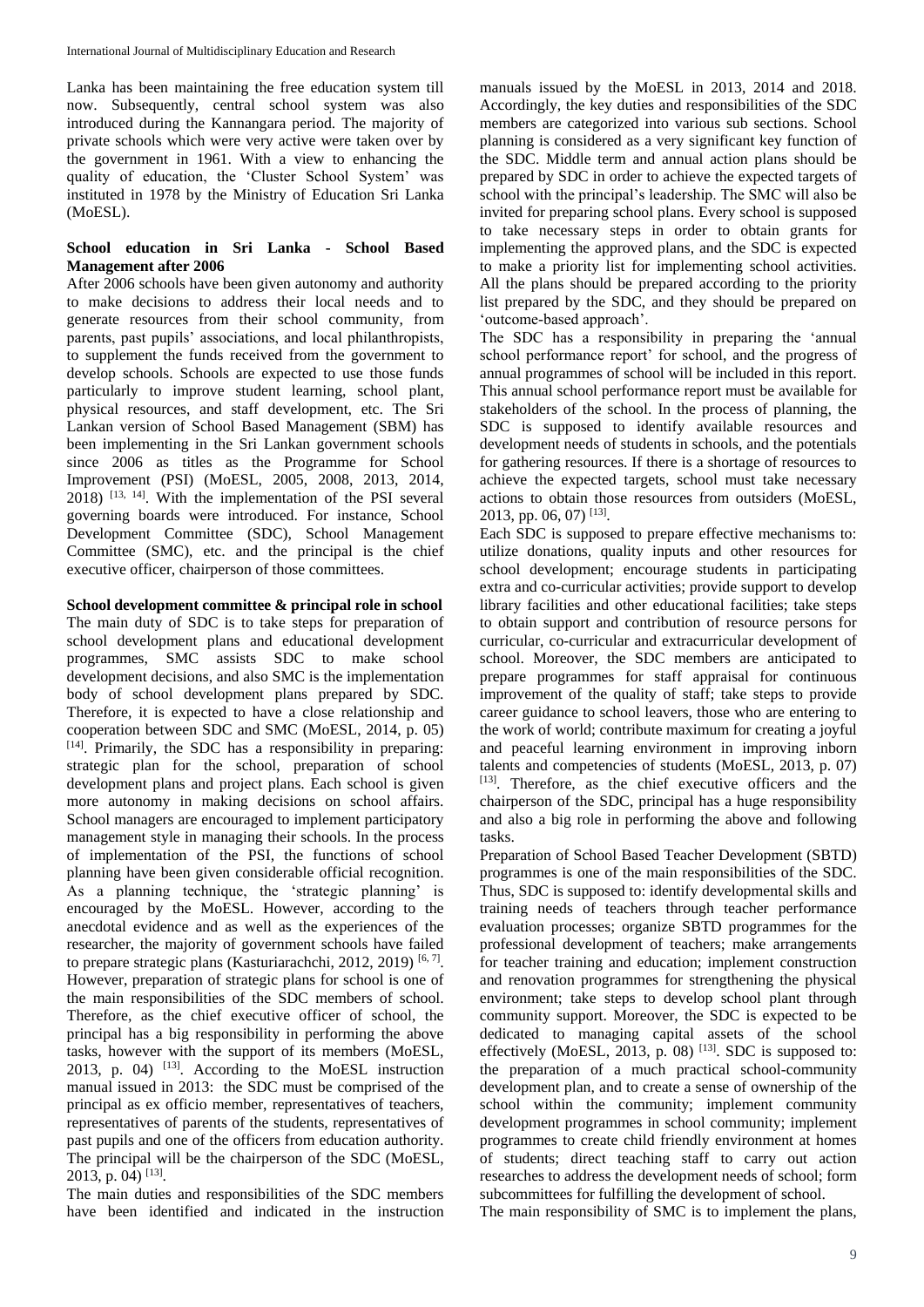programmes, and projects prepared by SDC. The SMC is comprised of internal community members of the school. The principal is also the chief of the SMC. The duties of SMC are indicated in the instruction manuals issued by the MoESL, in 2013, 2014 and 2018. Implementation of the decisions made by SDC is one of the main responsibilities of SMC. Evaluation of the progress of sub committees of SDC is one of the tasks of the SMC. The SMC is responsible to take remedial measures to improve the progress of the projects which are being implemented slowly (MoESL, 2013, p. 10)<sup>[13]</sup>.

# **Responsibilities of principals**

Principals are required to have specific management skills and leadership qualities to implement school plans and also the above-mentioned activities and responsibilities as the chairperson of the SDC and the SMC. The expected skills and qualities from the principals are indicated in the instruction manuals of the MoESL (MoESL, 2014, p. 08) [14]. As mentioned by Stoner et al., (1985) a manager has to perform planning, organizing, leading and controlling functions at an organization. And also, as indicated by Mintzberg (1975, 1989) ten managerial roles need to be performed by a manager. Since the principal as the Chief Executive Officer of the school and also the top manager, he or she also has to perform all of the above roles in school. According to the MoESL  $(2013)$ <sup>[13]</sup> principals need to have a clear understanding on school vision and learning outcomes of the students; he/she needs to have a capability in implementing total curriculum for getting better results at the national examinations; in addition, the principal has to develop competencies of teachers through performance evaluation and motivation. They will play an effective role in utilizing human and other resources in developing outcomes of students. The principals are supposed to have skills to develop and enhance the relationship between school and community. They are expected to have the capability to make arrangements to open doors of schools for stakeholders to enhance their participation in school management.

Prior to the implementation of the PSI in the government schools in Sri Lanka, principals had the power to make key decisions on school activities. Subsequent to the implementation of PSI in schools, principals are expected to modification of their attitudes, working style and behavior according to the new situation. At present, after implementation of the PSI, size of the school, location of the school, human and other resources of school are considered as decisive factors of principal's role in the government schools. Therefore, according to the PSI initiatives principal has to: transformation his/ her attitudes, improve management and leadership skills, adapt to new school environment, and also, they are expected to take steps to introduce a participatory management culture and a shared leadership style within the school. The principal has a key role as a change agent in the school as its chief executive officer (MoESL, 2014, pp. 08, 09)<sup>[14]</sup>.

According to the anecdotal evidence the principals and decision makers face challenges and problems in managing schools. Generally, lack of awareness of stakeholders on school management is a big issue in the majority of schools (Kasturiarachchi, 2019)  $^{[7]}$ . According to the guidelines issued by the MoESL  $(2014)$  <sup>[14]</sup>, most of the stakeholders are expected to perform new roles and management tasks in schools, especially, SDC members and principals have a big responsibility in this regard. In order to perform those tasks, and to fulfill the targets which are relevant to school management, SDC members and other relevant stakeholders are supposed to be empowered through training and development programmes. The importance of training and development of stakeholders with regard to school management is also stressed by the MoESL. Financial management systems were significantly changed in government schools since the implementation of PSI. Hence, principals and managers of schools need to have sufficient knowledge of financial management and accounting (Kasturiarachchi, 2014, 2019; MoESL, 2014)<sup>[6,</sup> 7, 14] .

Many researchers show that, recently, the school reforms in the countries focused on to decentralization, devolution, and distribution the decision-making power to school level or local level of education, and make school a more autonomous place. The principal is expected to perform new roles and fulfill many responsibilities in managing schools.

The schools are expected to perform five aims through the implementation of the SBM in Sri Lanka. They are: to provide quality education to students, to be sensitive to the aspirations of the school community, to increase the transparency of school activities through creation of opportunities, to be improved flexibility of internal activities of the school, to optimum use of available resources. Therefore, at present the principals are playing a vital role in schools as the chief executive officers of schools. The SDC has become the main platform to the representatives of stakeholders for sharing their ideas on school management. The principal has been performing his/her chief executive role in the school, He/she is the chairperson of the decision-

making structure (SDC, SMC) of the school, and he/ she is expected to be fulfilled many responsibilities of the chief executive role of the decision-making process of school. In order to get determined benefits, principal is anticipated to perform the leading role of school efficiently and effectively. The principal and the SDC members are identified as key decision makers of schools. Wohlstetter  $(1995)^{[12]}$  acknowledged that the schools, the principals who played a key role in dispersing power, in promoting a school wide commitment to learning, in expecting all teachers to participate in the work of the school, in collecting information about student learning, and in distributing rewards. According to the above statement provided by the Wohlstetter, it is understood that the principal performs key multi roles in the school. Spilman (1996) adds: "the key role change in the SBM is the principal's shift from top- down manager to a supporter and facilitator who maintains his or her leadership responsibilities" (p.36). The SBM system has been implementing in the Sri Lankan schools for more than thirteen years. By 2006, the SBM was a new management concept for most of the government schools in Sri Lanka, and therefore the staff members and stakeholders did not have much experience in participatory management, shared decision making and school governing boards of schools, etc., however, they had much experience on principal dominated management structures in schools. There is a dearth of either published research studies or in-depth investigations managerial role and organizational responsibilities of Chief Executive Officers of public schools in Sri Lanka. Thus, this study carried out to get a better understanding of the managerial role and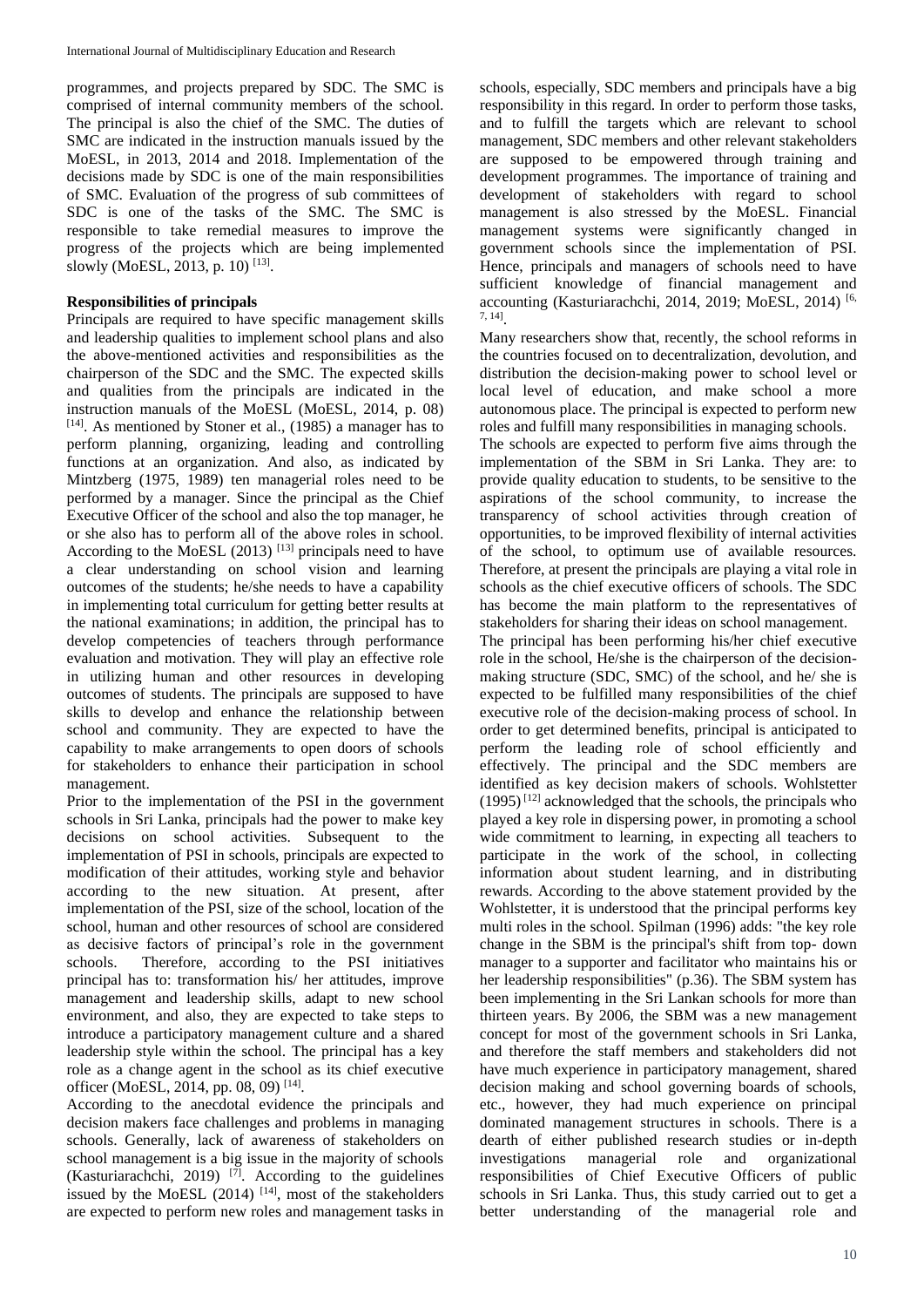organizational responsibilities of Chief Executive Officers in the Colombo district schools.

# **Materials and methods**

The main aim of this study to identify the real experiences of participants on managerial role and organizational responsibilities of Chief Executive Officers of public schools in Sri Lanka. The main research questions in this study were: what are the nature of principal's managerial role and organizational responsibilities of government schools. The specific research questions were: what is the nature of authority of principals on HRM in schools; how principals face managerial and administrative challenges in schools; and what is the nature of responsibilities, and the power which the chief executive officers of schools entertain in decision making in schools. And, specific objectives were to: recognize the nature of principal's managerial role and organizational responsibilities; identify the nature of authority of principals on HRM in schools, identify how principals face managerial and administrative challenges in schools; and recognize the nature of organizational responsibilities and the power which the chief executive officers of schools entertain in decision making.

This study employed both qualitative and quantitative methodologies in order to achieve the aims and objectives of this study. Qualitative and quantitative data was gathered through various research methods from participants in this study. Both qualitative and quantitative data analyzing techniques were employed to analyze data in this study. Mainly a multiple case study approach was employed to gather rich data to get an in-depth understanding of the phenomenon. In addition, a survey research approach was used to gather information from individual participants.

Quantitative research methods are research methods dealing with numbers and anything that is measurable in a systematic way of investigation of phenomena and their relationships. It is used to answer questions on relationships within measurable variables with an intention to explain, predict and control a phenomenon (Leedy, 1993). Therefore, survey research approach was more appropriate in this study. Kerlinger (1973) defined survey research as a study on large and small populations by selecting samples chosen from the desired population and to discover relative incidence, distribution, and interrelations. The ultimate goal of survey research is to learn about a large population by surveying a sample of the population; thus, it may call that a descriptive survey or normative survey. The researcher personally met the research participants and distributed the questionnaire among them, and completed questionnaires were collected by the researcher with the help of research assistants.

Qualitative research is concerned with individuals' own accounts of their attitudes, motivations, and behavior. Qualitative research uses a variety of interpretive research methodologies that seek to investigate the quality of relationships and experiences (Wallen & Fraenkel, 2001). In general, qualitative research focuses on the inner experience of people, as they interact with others (Polkinghorne, 2005, p. 138) Therefore, the qualitative research approach is most appropriate in this study, because during this research study it was expected to investigate and explore the managerial role and organizational responsibilities of Chief Executive Officers of public schools in Sri Lanka. In order for that, it was gathering information through principals, deputy principals and teachers from selected schools located in the Colombo district in Sri Lanka. Mainly a multiple case study approach was administered to gather information to get an in-depth understanding of the phenomenon.

The case study research approach has been used by qualitative and interpretive researchers for a long time in disciplines (Burns, 2000) because it has a number of advantages. This approach can be used to investigate actual contemporary life settings and life cycles of people, and it allows researchers to retain the holistic and meaningful characteristics of real-life events of people (Yin, 2009) and it provides the researcher with a holistic understanding of a problem, issue, or phenomenon with its social context (Hesse-Biber & Leavy, 2011). Since this study intended to explore deeply the experiences of participants on the managerial role and organizational responsibilities of Chief Executive Officers of public schools in Sri Lanka the multiple case study approach was more fitted.

Qualitative researchers use various methods for data collection: "observation (participant and non-participant), interviewing, and document analysis" (Ary, Jacobs, & Razavieh, 2002, p. 430). Questionnaires, document surveys, and interviews were administered to gather information in this study. Questionnaires and interviews were the main data collection methods from the participants of this study. As this study expected to explore the experiences of participants of schools the interview was able to capture their ideas, experiences, and perceptions about the managerial role and organizational responsibilities of Chief Executive Officers of the government schools. Interviewing seemed to be an appropriate method of data collection in this study because it was seeking particular experiences about the managerial role and organizational responsibilities of Chief Executive Officers which are familiar to the participants in this study.

According to Hodder (2000, p. 704) documents are important in qualitative research because "access can be easy and low cost… the information provided may differ from and may not available in the spoken form, and… texts endure and thus give historical insight". The documents in this study were minutes of the meetings, school plans, budget reports, ministry and government regulations, policy statements, project reports, training & development activity reports, and training & capacity development guidelines, etc.

In order to gather rich data, a questionnaire survey was administered in this study. An advantage of a questionnaire is to gather data in a relatively short period of time. Questionnaire is an effective tool which can be used to gather straightforward and factual information from the participants (Anderson, 1998). The questionnaire was a semi-structured, and before the questionnaire is distributed, it was pilot tested with several principals, who are not involved in this study as research participants. Finally, data were collected from principals.

The participants in this study are principals, deputy principals and teachers who have experienced the managerial role and organizational responsibilities of Chief Executive Officers of public schools in the Colombo district. If the researcher intended to generalize the findings of the research probability sampling would be most suitable, and in qualitative research, purposive sampling is used (Maykut & Morehouse, 1994). Participants in this study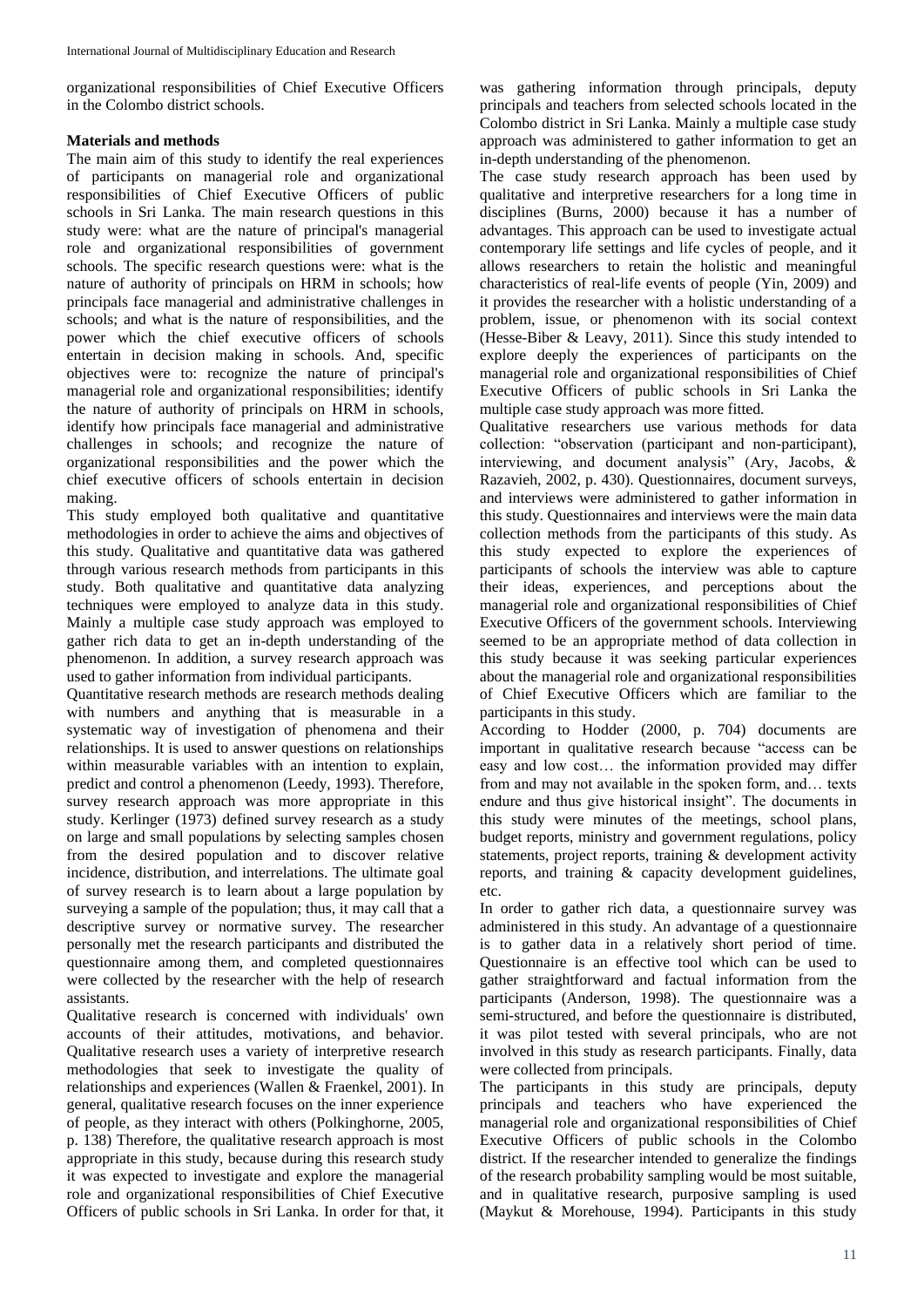were selected by using a purposive sampling method and a systematic random sampling technique. Best & Kahn (2006) suggest purposive sampling will permit the researcher to choose the participants who provide the richest information. A group of principals, deputy principals, and teachers were purposively selected from the schools located in the Colombo district in order to gather in-depth information. For the purpose of collecting information through a questionnaire survey, 30 principals, 15 deputy principals, and 30 teachers were selected, and the sample includes 75 participants who are working in the Colombo district category 1 AB and 1C schools. In order to gather information via the case study approach, 05 principals 05 deputy principals and 10 teachers were selected.

The principals, deputy principals and teachers of selected schools were involved in the questionnaire survey and an interview process, and they are from 1AB and 1C schools located in the Colombo district. The questionnaire and the interview protocol were prepared to gather information regarding the managerial role and organizational responsibilities of the Chief Executive Officers of their schools. All the questions included in the interview protocol were semi-structured. Thematic analysis is a qualitative data analyzing a strategy that starts with the data and pursues identifiable themes and patterns (Aronson, 1994). It is implicit that the thematic analysis was a most appropriate method for analyzing data in this study in order to identify the meanings and the patterns of the data since it is an analytical approach dealing with data that involves human experiences. In addition, it was used descriptive statistical techniques to analyze the data gathered through a questionnaire. Quantitative data can be analyzed in a variety of different ways. (Kothari, 2004; Newman & Benz, 1998). The data gathered through the questionnaire survey was analyzed by using percentages etc.

Several codes were used to identify schools, cases, and participants, in order to maintain the confidentiality and the anonymity of the information and also the sources of information in this study. The participants and the schools were named by using pseudonyms when they interview. The researcher/ research assistants directly requested the participants to participate in this study and distribute them "participants information sheets". The interviews were conducted in the Sinhalese language, and all the interviews were transcribed into Sinhalese language and then translated into English. A sample of the translation of each interview was checked by a lecturer who has a good knowledge of English and Sinhalese languages to ensure the accuracy of the translation. The interview transcripts were undergone a member checking process. The interviews were digitally recorded with the consent of the participants.

# **Results and discussion**

The participants in this study, principals, deputy principals and teachers of schools described their experiences on the managerial role and also the organizational responsibilities of the chief executive officers, principals of the schools in the Colombo district, as their real-life stories. In this study, it was gathering information from the participants as qualitative and quantitative data through interviews, questioners and documents.

According to the information provided by the participants, the majority of respondents are degree holders, and 35% of responders have postgraduate degree qualifications.

According to the information gathered, the majority of respondents represent the 35-55 age group, and the majority of deputy principals are also in that age group. While 80% of principals represent 45-55 age group, 45% of teachers represent the 25-35 age group. According to their background information, the majority of principals in the sample are matured in age-wise. However, the majority of teachers' and deputy principals are below 45 years.

# **Human resource development**

Most of the participants (80%) believe that human resources are the most important resource in a school. Further, they indicated that; the development of them as an imperative task of a school. It appeared that HRM is the main responsibility and also a key role activity of a principal as the chief executive officer of the majority of schools (90%) in this study. The majority of the principals' (80%) understanding is that the funds provided by the MoESL and PMoE are not sufficient for the staff development and training of staff of schools. One of the deputy principals' (DP2) perceptions on teacher development are: *"The teachers are not willing to participate in teacher training and development programmes on weekends. I think it will be harmful to the students if teacher development programmes are conducted on weekdays. However, the principal is trying to organize such activities without harming other events of school".* According to the MoESL policy, teacher development programmes are supposed to be organized by school leaders at school level. During this research it was observed that the majority of principals of schools have not made satisfactory measures for collecting, and also allocating adequate resources for teacher development activities.

As the findings of Katuuk  $(2014)$  [8], the leaders of schools in Indonesia tend to effectively improve the teacher professionalism. According to Beerel (2009) and Gronn (2002), school leadership encourages staff development and students' learning.

It appeared that the schools always tend to pass the responsibility to their higher-level authority, and criticize their leaders due to inadequate funds provided by their higher-level authority for staff and also teacher development activities, and trying to escape from their role activity on staff training and development. It was revealed that almost all the principals have not made any action for training and developing their non-academic staff members.

As indicated in the policies of the MoESL, the government schools are supposed to be delegated maximum decisionmaking power and responsibility. However, it looked that an appropriate degree of power on Human Resource Management (HRM) has not been delegated to the principal or the school so far.

Comparable findings have been indicated by Malaklolunthu and Shamsudin  $(2011, p. 1491)$  <sup>[10]</sup>, in which, school managers in Malaysia do not have any power to choose or hire teachers who would be best suited for the school, and also freely increase the number of teachers as may be required by the school.

But school principal and its management boards are obliged to direct their human resources to achieve the aims of the schools in Sri Lanka. Although all the schools are anticipated to adapt to a shared and participatory management culture, it appeared that most of the principals (65%) perform a dominating role in HRM. For instance, as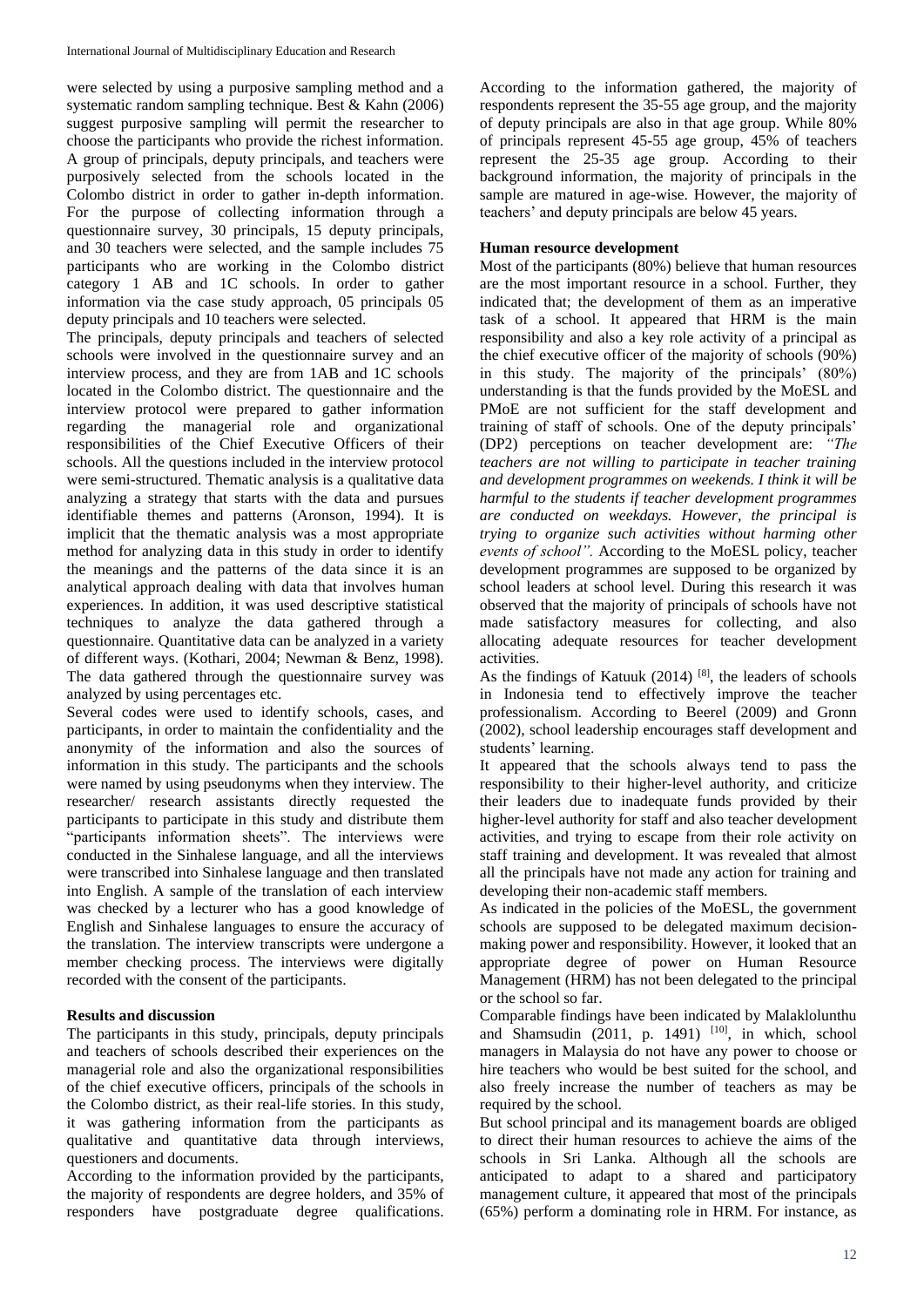most of the HRM activities are handled by the principal, the School Development Committee (SDC) has not been given whole particular responsibility on that. As the majority of teachers (60%) indicated, the principals of their schools are not willing to delegate the decision-making power on HRM to the SDC. And one of the interesting things was revealed is that; some of the members of the SDC are selected by the principal by his or her own wish. One principal (P3) remarked that: *"I do not have sufficient authority to make many decisions on HRM related matters, but usually, I have directed teachers and staff towards the development of school, unfortunately, some staff members do not like to change their bad attitudes and their inappropriate work behavior".* Even though the principals have not been assigned satisfactory amount of authority on HRM in the schools, it appeared that they usually direct, guide, influence staff to reach their school targets.

As found by Hirata  $(2006, p. 70)$  [5]. The maximum authority has not been devolved to individual schools on HRM and as well as financial management in Japan. However, most of the teachers (70%) indicated not to be delegated more power on HRM to the principals.

# **Decision making**

Since the MoESL is anticipating to develop a participatory decision-making culture in schools, and also the policy framework developed by the MoESL the core school decisions are desired to be taken by the SDC. However, it seemed that selecting members for the governing boards are not autonomous in the majority of schools (60%) as expected by the MoESL. According to the majority of teachers (80%); the principals are influencing in selecting members for their SDCs. Accordingly, it seemed that there were no autonomous and unaffected, and real participatory decision-making processes in most of the schools (60%) in this study.

The findings of this study are totally different from the findings of Hirata  $(2006, p. 71)$  [5], in which, it is not anticipated that, council members of schools be elected by the principal or the chief executive officer of school in Japan. However, it seems that, the system in Sri Lanka is different from Japan school system.

Moreover, it was observed that the decision-making process in the SDC meetings is also not much participative. Bandur  $(2012, p. 326)$ <sup>[2]</sup> found that, it is mandatory to lead school councils in participatory decision- making and having a partnership at schools, with the implementation of SBM in Indonesia.

One teacher (T5) indicated as: *"I have noticed that since I am participating SDC meetings, the community involvement in the SDC meetings is just for following formalities. Usually, almost all the proposals are prepared by the principal in advanced and what happened in the meeting is to get SDC members' agreement and signatures for the principal's proposals".* According to the information gathered during this study and also as indicated by this teacher the decision-making process of many schools do not seem to be materialized in democratic manner as expected by the MoESL. One principal (P4) contended that: *"the SDC is the common platform for every stakeholder to present their ideas on school affairs".* However, as the chairperson of the SDC and the chief executive officers of the school, principal is expected to perform a democratic and effective role for school development with the support of the SDC.

According to the findings of Vally and Daud (2015), principals in the secondary schools in Kuala Lumpur carry out their roles well. The principals play a key role in the school, principals are the chief executive officers and change agents of schools. Similar findings have been indicated by Thida and Joy  $(2012)$  <sup>[19]</sup>, in general, the principals hold significant domination over the decision making in the areas of monitoring and evaluation, that can be found in many countries which implement SBM programmes. As Thida and Joy  $(2012)$  <sup>[19]</sup> found, the principals in Cambodian schools play the leading role, and they have key responsibilities of all aspects of school decision making, and teachers have more authority and responsibility on teaching and learning.

It seems that the SDCs of majority of the schools (60%) are not being functioned legitimately as the majority of principals are not much keen to make such mechanisms democratic. According to the information provided by the participants, it is evident that the principals and internal members of SDC do not encourage external members to incorporate their ideas, and also to motivate active participation in school decisions.

# **Financial management**

Although the schools are expected to provide sufficient funds for school activities by the government, it has not happened for several years. Therefore, there is a responsibility and a role of its managers and chief executive officers to find resources by their own to achieve the objectives of their annual plans.

Leithwood and Menzies (1998, pp.265-275) found that, lack of resources is a big challenge for schools to make changes as recommended by education authorities in South American countries.

Although the schools expect support of their stakeholders in generating funds, it was observed that some of them do not provide their support to schools voluntarily and autonomously. However, it seemed that the principal and the SDC members of many schools (70%) make many efforts to generate funds since the government does not provide adequate financial and physical resources for school development. Therefore, the principal has to play a significant role in financial management of school in finding resources.

Bandur (2012, p. 325) <sup>[2]</sup> revealed a similar situation in Indonesian schools. They face problems due to inadequate financial facilities and lack of school facilities in managing schools. Therefore, Bandur  $(2012, p. 45)$ <sup>[2]</sup> recommends to devolve power on financial management; physical resource management including renovation of building; construction of new buildings, etc.

One of the deputy principals (DP1) stated as*: "we used to make decisions at the SDC meetings in order to get financial support from the stakeholders, and most of the time principal has a financial plan, and at the meeting he is convincing others to get their consent to his plan".* It is evident that the principals have to perform a significant role in generating funds for school. It was observed that according to the commitment, dedication, attitudes, and skills of the person who held the principal position directly affects the success of fund-raising activities. Some principals are successful and some are not in this regard, and it depends on their skills, capacity, and commitment.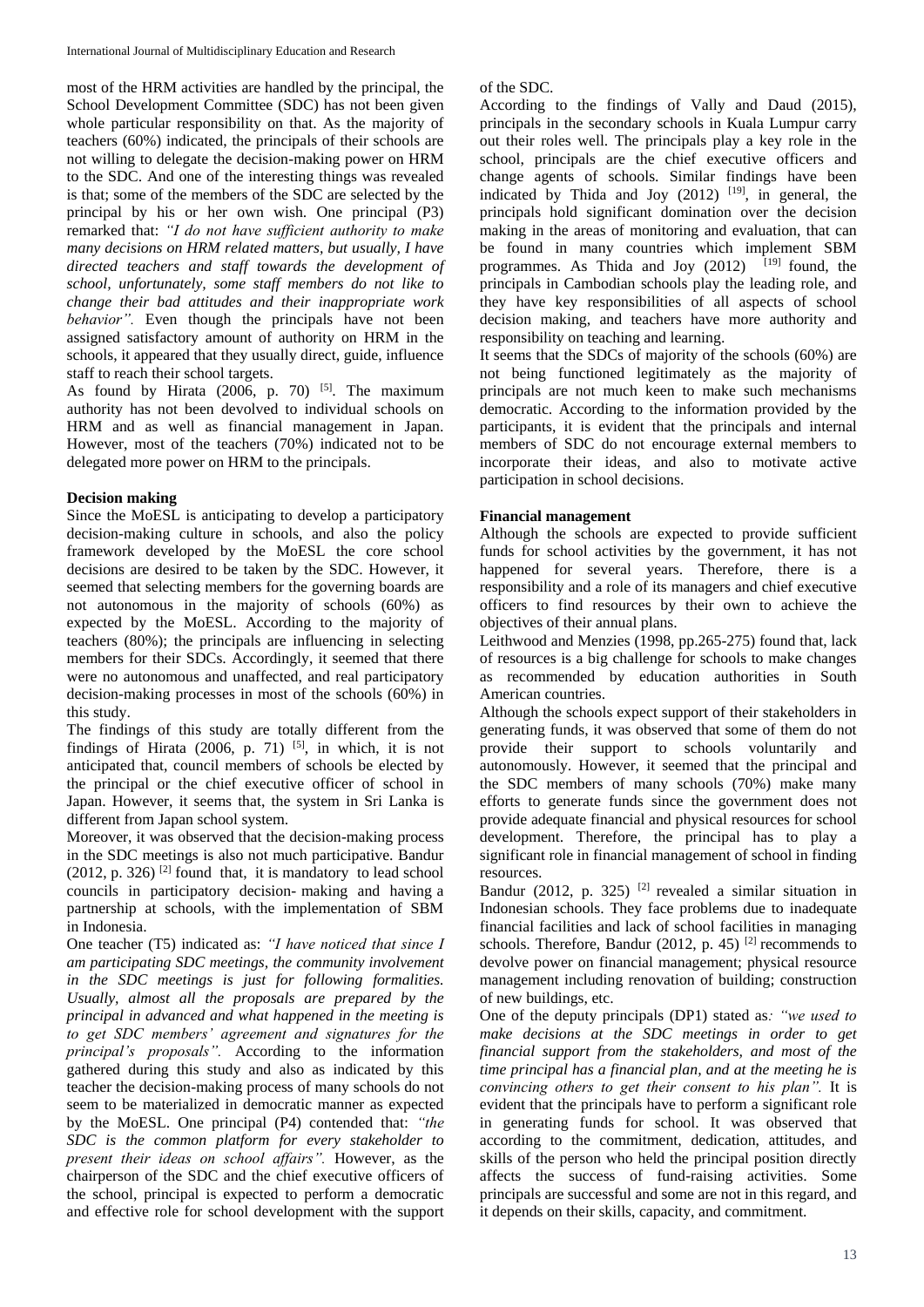Malaklolunthu and Shamsudin (2011, pp. 1491, 1492)<sup>[10]</sup> found that, the financial management is a new task for many stakeholders who represent governing boards of school; therefore, financial management skills are required for the members of governing boards for efficient mobilization and use of resources. Gamage and Sooksomchitra (2006, pp. 299,300) [4] have recommended to provide pre-service training and in-service training for Thai school leaders and governing board members in the areas of educational leadership, organizational leadership, school planning and strategic development, entrepreneurial and marketing initiative to cope with the challenges faced in managing their schools.

#### **Challenges**

As per the information provided by the majority of principals (60%), deputy principals (100%) and teachers (60%), schools face challenges in finding resources for school development since sufficient amount of resources are not provided by the government. Therefore, principals face many difficulties in finding financial and physical resources for school development. It was revealed that the principals have not yet been provided or delegated sufficient HRM authority.

The findings of this study are a bit similar to the findings of Hirata (2006)  $[5]$ , in that, the decision- making authority is not sufficiently devolved to each school, and many groups of stakeholders are not significantly involved in decisionmaking processes, and SBM form of school governance has not yet been realized in Japan.

The majority of participants (80%) indicated that most of the SDC members are not willingly participate in the decision-making process of schools in providing rich ideas and proposals, and also do not take the responsibility of decisions made at the SDC. Therefore, the principal holds the ultimate responsibility of each and every activity in the school. Therefore, most of the principals of schools are working under pressure in this regard.

Thida & Joy (2012)<sup>[9]</sup> found, that the lack of knowledge and understanding of stakeholders on school management is a big problem in Cambodia, sometimes, they have to follow trial and error strategy in performing duties as management board members. Thida & Joy (2012) <sup>[9]</sup> reavealead that lack of contribution of the members in decision making due to their poor management skills and knowledge.

#### **Conclusion and recommendations**

Since the principals have not been provided more decisionmaking power, they face difficulties in handling HRM maters in their schools. However, SDCs and the principals make many efforts to finding financial resources for school development. Yet, community participation is not very much supportive in finding resources in some of the Colombo district schools. Awareness of stakeholders on school management is not adequate. Therefore, the community members are needed to make aware of school management, and the disadvantaged and marginalized schools must be given additional support by the government in finding resources. In addition, the stakeholders of the schools and the principals are needed to be empowered and trained to implement school plans and policies effectively. Since the schools are facing many challenges, immediate attention must be drawn by the responsible authorities to establish a supervisory body or monitoring process to

supervise and guide the public schools in Sri Lanka.

#### **References**

- 1. Ayeni AJ, Ibukun WO. A conceptual model for schoolbased management operation and quality assurance in Nigerian secondary schools. Journal of Education and Learning. 2013; 2(2):36.
- 2. Bandur A. School-based management developments and partnership: Evidence from Indonesia. International Journal of Educational Development. 2012; 32(2):316- 328.
- 3. De Silva KM. A history of Sri Lanka: University of California Press, 1981.
- 4. Gamage D, Sooksomchitra P. Decentralisation and school-based management in Thailand. Decentralisation and Privatisation in Education, Springer, 2006.
- 5. Hirata J. Does school/site based management (SBM) in Japan achieve its policy purposes? A policy analysis of Japanese education reform regarding school advisors and school management councils. Comparative and International Education/Éducation Comparée et Internationale. 2006; 35(2):62-75.
- 6. Kasturiarachchi C. Decentralization and role of school development committees (SDC) in the public schools in Sri Lanka: A case study in the Colombo district. Kelaniya Journal of Management. 2012; 1(2):28-50.
- 7. Kasturiarachchi C. Hidden stories behind the challenges: School Based Management experiences of Sri Lanka. International Journal of Advanced Educational Research. 2019; 4(4):18-26.
- 8. Katuuk DA. Evaluation on shool based management implementation in elementary school at Tomohon City, North Sulawesi. Evaluation. 2014; 5:7.
- 9. Leithwood K, Menzies T. A review of research concerning the implementation of site-based management. School effectiveness and school improvement. 1998; 9(3):233-285.
- 10. Malaklolunthu S, Shamsudin F. Challenges in schoolbased management: Case of a 'cluster school'in Malaysia. Procedia-Social and Behavioral Sciences 2011; 15:1488-1492.
- 11. Mintzberg H. Mintzberg on management: Inside our strange world of organizations. Simon and Schuster, 1989.
- 12. Mintzberg H. The manager's job: Folklore and fact, 1975.
- 13. MoESL. Instruction manual and circular on planning and procurement for school based qualitative, quantitative and structural development. (07/2013). Ministry of Education, Isurupaya, Battaramulla, Sri Lanka, 2013.
- 14. MoESL. Instrction manual on the programme for school improvement. Ministry of Education, Isurupaya, Battaramulla, Sri Lanka, 2014.
- 15. Premasiri R. New reforms and secondary education. Economic Review November/December, 1999.
- 16. Ruberu TR. Educational tradition indigenous to Ceylon. Paedagogica Historica. 1974; 14(1):106-117.
- 17. Sedere MU. Context of educational reforms then and now. Dr. C. W.W. Kannangara memorial lecture, Ministry of Education, Sri Lanka, 2005.
- 18. Stoner JA, Freeman RE, Gilbert DR. Management. USA: Prentice-Hall. Anxiety, Stress and